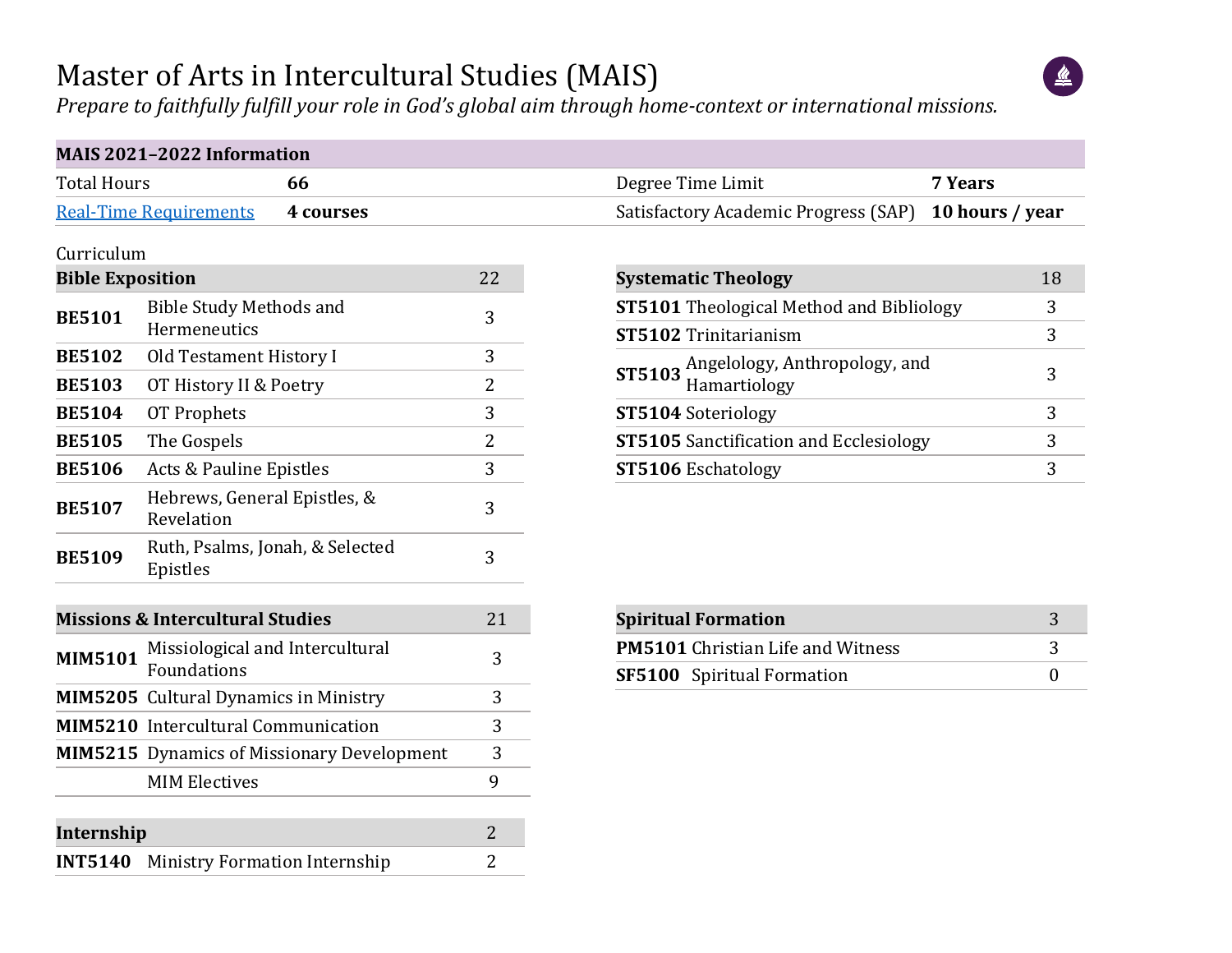

## DALLAS THEOLOGICAL SEMINARY

Degree Plan: MAIS 2-year Plan (2021-2022)

|                | Fall           |                                          | $\mathsf B$    | $\Box$ | Spring         |                                    | $\Delta$       | $\square$ | Summer        |                                       | $\Delta$ | $\boxed{\square}$ |
|----------------|----------------|------------------------------------------|----------------|--------|----------------|------------------------------------|----------------|-----------|---------------|---------------------------------------|----------|-------------------|
| Year           | <b>BE5101</b>  | <b>Bible Study Methods</b>               | 3              |        | <b>BE5102</b>  | <b>OT History I</b>                | 3              |           | ST5104        | Soteriology                           | 3        |                   |
|                | ST5101         | <b>Theological Method</b>                | 3              |        | <b>BE5105</b>  | The Gospels                        | $\overline{2}$ |           | <b>PM5101</b> | <b>Christian Life &amp; Witness</b>   | 3        |                   |
|                | MIM5101        | Miss. and Intercultural<br>Found.        | 3              |        | ST5102         | Trinitarianism                     | 3              |           |               |                                       |          |                   |
|                | <b>MIM5205</b> | <b>Cultural Dynamics in</b><br>Ministry  | 3              |        | <b>MIM5210</b> | <b>Intercultural Communication</b> | 3              |           |               |                                       |          |                   |
|                | SF5100-1       | <b>Spiritual Formation</b>               |                |        |                | <b>MIM Elective</b>                | 3              |           |               |                                       |          |                   |
|                |                |                                          |                |        | SF5100-2       | <b>Spiritual Formation</b>         |                |           |               |                                       |          |                   |
|                |                |                                          |                |        |                |                                    |                |           |               |                                       |          |                   |
|                |                | Total                                    | 12             |        |                | Total                              | 14             |           |               | Total                                 | 6        |                   |
| Year           | <b>BE5103</b>  | OT History II & Poetry                   | $\overline{2}$ |        | <b>BE5106</b>  | <b>Acts &amp; Pauline Epistles</b> | 3              |           | <b>BE5109</b> | <b>Selected OT and NT books</b>       | 3        |                   |
| $\overline{2}$ | <b>BE5104</b>  | <b>OT Prophets</b>                       | 3              |        | ST5106         | Eschatology                        | 3              |           | <b>BE5107</b> | <b>Gen. Epistles &amp; Revelation</b> | 3        |                   |
|                | ST5103         | Humanity & Sin                           | 3              |        | MIM5215        | <b>Missionary Development</b>      | 3              |           |               |                                       |          |                   |
|                | ST5105         | <b>Sanctification &amp; Ecclesiology</b> | 3              |        |                | <b>MIM Elective</b>                | 3              |           |               |                                       |          |                   |
|                |                | <b>MIM Elective</b>                      | 3              |        | <b>INT5140</b> | Internship                         | $\overline{2}$ |           |               |                                       |          |                   |
|                | SF5100-3       | <b>Spiritual Formation</b>               |                |        | SF5100-4       | <b>Spiritual Formation</b>         |                |           |               |                                       |          |                   |
|                |                |                                          |                |        |                |                                    |                |           |               |                                       |          |                   |
|                |                | Total                                    | 14             |        |                | Total                              | 14             |           |               | Total                                 | 6        |                   |
| Year           |                |                                          |                |        |                |                                    |                |           |               |                                       |          |                   |
| 3              |                |                                          |                |        |                |                                    |                |           |               |                                       |          |                   |
|                |                |                                          |                |        |                |                                    |                |           |               |                                       |          |                   |
|                |                |                                          |                |        |                |                                    |                |           |               |                                       |          |                   |
|                |                |                                          |                |        |                |                                    |                |           |               |                                       |          |                   |
|                |                | Total                                    |                |        |                | Total                              |                |           |               | Total                                 |          |                   |

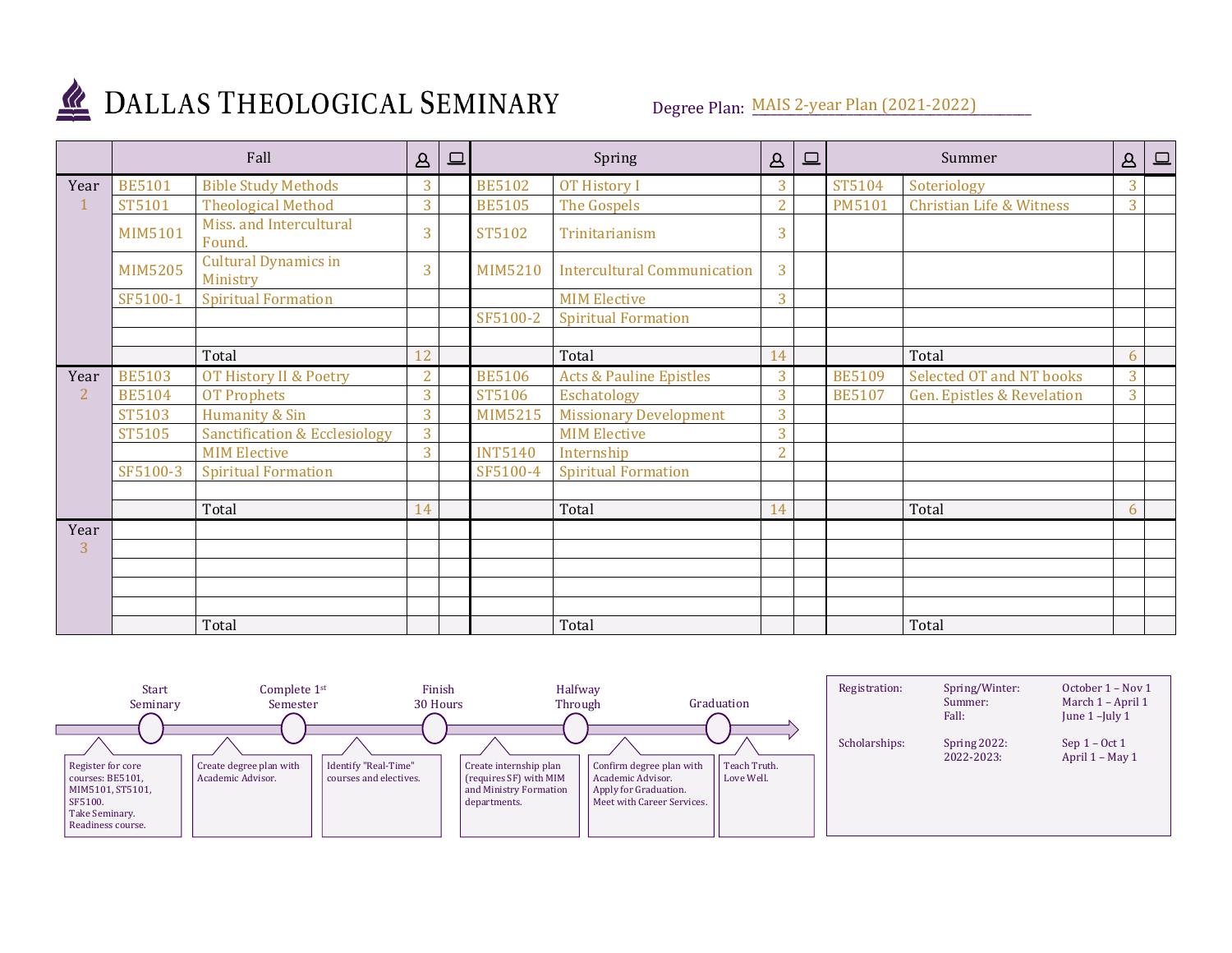

## DALLAS THEOLOGICAL SEMINARY

Degree Plan: MAIS 3-year Plan (2021-22)

|                | Fall           |                                          | $\Delta$       | $\Box$ | Spring         |                                    | $\Delta$ | $\Box$ | Summer        |                                     | $\Delta$ | <u>그</u>       |
|----------------|----------------|------------------------------------------|----------------|--------|----------------|------------------------------------|----------|--------|---------------|-------------------------------------|----------|----------------|
| Year           | <b>BE5101</b>  | <b>Bible Study Methods</b>               | 3              |        | <b>BE5102</b>  | <b>OT History I</b>                | 3        |        | <b>BE5103</b> | OT History II & Poetry              |          | $\overline{2}$ |
|                | <b>MIM5101</b> | Miss. and Intercultural<br>Found.        | 3              |        | ST5102         | Trinitarianism                     | 3        |        | <b>BE5105</b> | The Gospels                         |          | $\overline{2}$ |
|                | ST5101         | <b>Theological Method</b>                | 3              |        | MIM5210        | <b>Intercultural Communication</b> | 3        |        |               |                                     |          |                |
|                | SF5100-1       | <b>Spiritual Formation</b>               |                |        | SF5100-2       | <b>Spiritual Formation</b>         |          |        |               |                                     |          |                |
|                |                |                                          |                |        |                |                                    |          |        |               |                                     |          |                |
|                |                | Total                                    | 9              |        |                | Total                              | 9        |        |               | Total                               |          | $\overline{4}$ |
| Year           | ST5103         | Humanity & Sin                           | 3              |        | ST5104         | Soteriology                        | 3        |        | <b>PM5101</b> | <b>Christian Life &amp; Witness</b> |          | 3              |
| $\overline{2}$ | <b>BE5104</b>  | <b>OT Prophets</b>                       | 3              |        | <b>BE5106</b>  | <b>Acts &amp; Pauline Epistles</b> | 3        |        | <b>BE5109</b> | Selected OT and NT books            |          | 3              |
|                | <b>MIM5205</b> | <b>Cultural Dynamics of</b><br>Ministry  | 3              |        |                | <b>MIM Elective</b>                | 3        |        |               |                                     |          |                |
|                | SF5100-3       | <b>Spiritual Formation</b>               |                |        | SF5100-4       | <b>Spiritual Formation</b>         |          |        |               |                                     |          |                |
|                |                |                                          |                |        |                |                                    |          |        |               |                                     |          |                |
|                |                | Total                                    | 9              |        |                | Total                              | 9        |        |               | Total                               |          | 6              |
| Year           | <b>BE5107</b>  | <b>Gen. Epistles &amp; Revelation</b>    | 3              |        | <b>MIM5215</b> | <b>Missionary Development</b>      | 3        |        |               |                                     |          |                |
| 3              | ST5105         | <b>Sanctification &amp; Ecclesiology</b> | 3              |        | ST5106         | Eschatology                        | 3        |        |               |                                     |          |                |
|                | <b>INT5140</b> | Internship                               | $\overline{2}$ |        |                | <b>MIM Elective</b>                | 3        |        |               |                                     |          |                |
|                |                | <b>MIM Elective</b>                      | 3              |        |                |                                    |          |        |               |                                     |          |                |
|                |                |                                          |                |        |                |                                    |          |        |               |                                     |          |                |
|                |                | Total                                    | 11             |        |                | Total                              | 3        |        |               | Total                               |          |                |